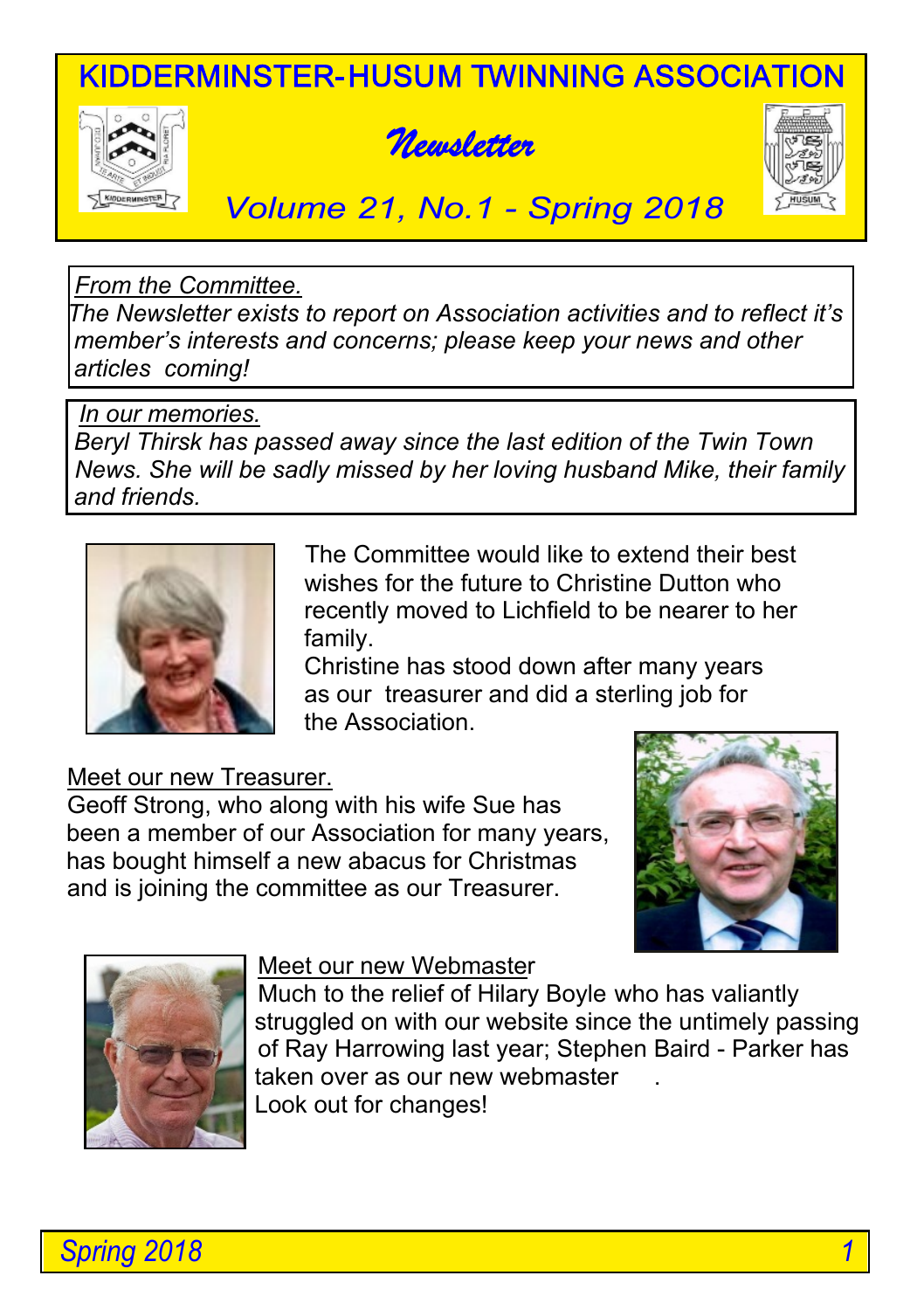# Twinning Association visit to Husum July 2017

Our new four year "rolling programme" began quietly with a small group of nine Twinning Association members enjoying a week in Husum in the summer. Our hosts had devised an excellent programme interspersed with free time, which quickly passed catching up with old friends from various exchange groups. Used to Krokusfest visits, our hopes of balmy weather for a change were at least partly fulfilled!

Rainer Maass led a town tour on Monday before the official welcome by Buergermeister Uwe Schmitz in the Town Hall.

On Tuesday, a small convoy of cars dodged showers (mostly!) for a trip which took in

St. Peter-Ording, Westerhever,

Schloss Hoyerswort, Tetenbull and ended in dinner





at Lundenbergsand.

The weather gods relented for the next day's ride out on horse drawn wagons across to Hallig Sudfall; a spectacular day in blissful sunshine!

Despite more showers on Thursday, we enjoyed free time in the town market (&Krabbenbroetchen) - some of us even managed a trip later later to Friedrichstadt..

Only four of us braved the gaps in the showers to cycle out to Hamburger Hallig for their famous lamb BBQ on Friday -

 those In cars had time for bird watching & samphire hunting (a bit salty!) It tipped down on Saturday but we all enjoyed visiting the Danish border towns of Tondern (hot dogs to die for) & Moegeltondern (ditto cakes, despite being served by Herr Overall!) finishing with a tremendous farewell party at the Volkhochschule, including the traditional songs, as ever led by Charles and his guitar.



A "Kidderminster Twinned with Husum" road sign was a parting gift to our hosts with our thanks for a fabulous week. We look forward to their return visit to us next September.



### Hilary Boyle

*Spring 2018 2*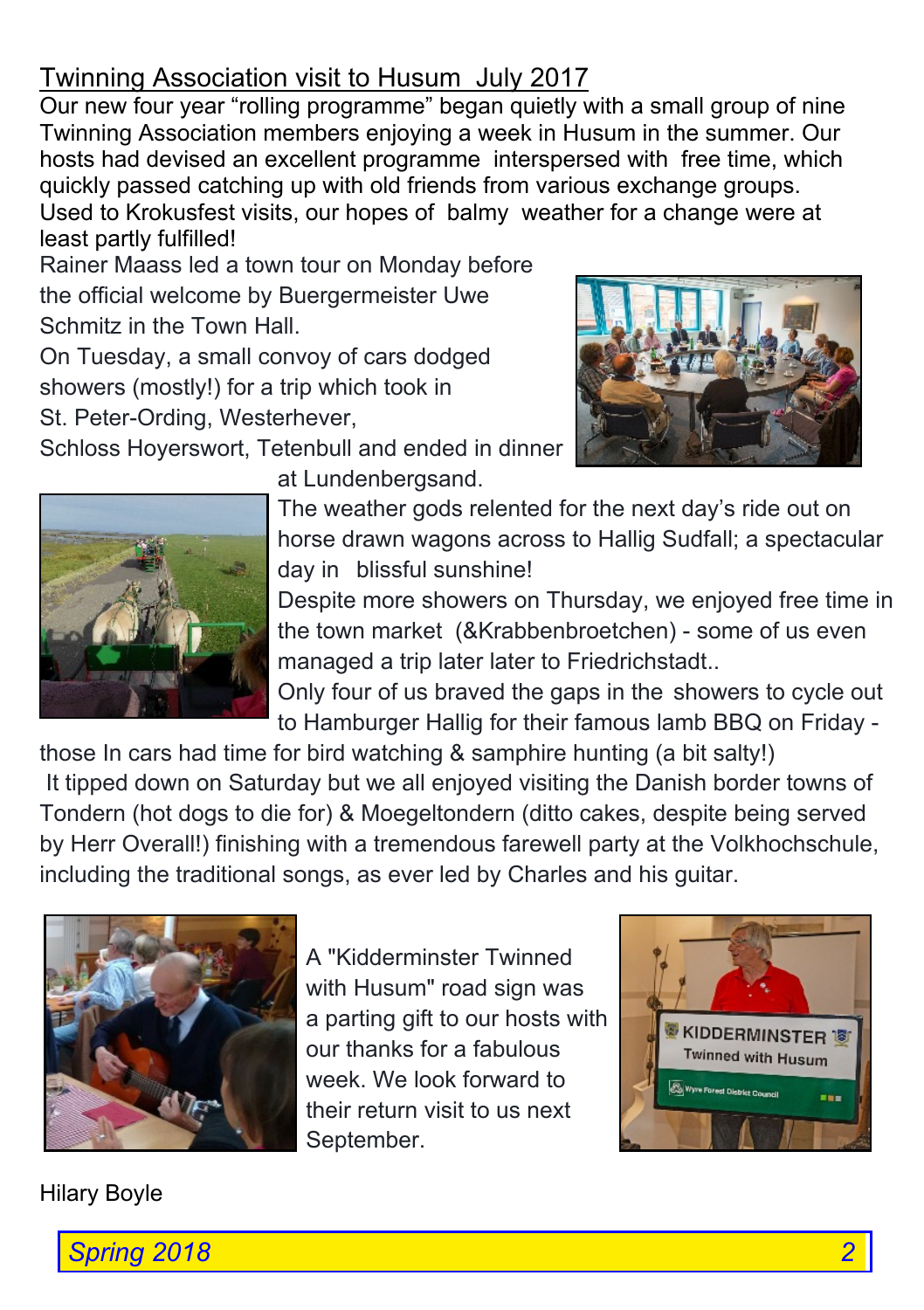# Civic visit of Husum councillors to Kidderminster October 26 - 30th





6 Husum Councillors including Mayor Peter Empen and Chief Executive Uwe Schmidt both worked hard and played hard during their civic visit to Kidderminster in October! An official reception, town tour and working seminar with Kidderminster Councillors on Saturday was followed by a tour of the Youth House and planting of 6,000 crocus corms at St Marys Ringway. (The planting of the remaining 20,000 was completed by a team from Youth House and Friends of St George's Park.) After a welcome cuppa back at the Youth House, it was time for a scrub up for the official welcome dinner at Bistrot Pierre. All joined the church service at St John's on Sunday morning before lunch at the Town Hall.

 40 people – Twinners and Councillors from both towns – attended an excellent evening farewell party at the Pines.

Difficult to believe how quickly the weekend flew by!

 Friendships and fun will continue with group exchanges next year as well as Kidderminster's Mayor visiting Husum in March to sign the new Twinning Charter at the 2018 Crocus Festival.

| ilial y Duyie |                                             |                                                                                              |
|---------------|---------------------------------------------|----------------------------------------------------------------------------------------------|
|               | On the Horizon in 2018 & 2019               |                                                                                              |
|               | <u>February</u><br>9 <sub>th</sub>          | Quiz Night at the SVR Valley Suite<br>Kidderminster commencing at 7:30pm.                    |
|               | 21 <sup>st</sup>                            | Management Committee meeting at the<br>King Charles room commencing at 7:30pm.               |
|               | <u>March</u><br>14 <sup>th</sup>            | Annual General Meeting at the SVR Valley Suite<br>Kidderminster commencing at 7:30pm.        |
|               | $22nd - 26th$                               | Visit of Kidderminster's Mayor to the Husum<br>Krokusfeste to sign the new Twinning Charter. |
|               | April<br>22 <sup>nd</sup> -26 <sup>th</sup> | First visit of Husum walkers visit to Kidderminster<br>Stride & Stroll                       |
|               | <u>May</u><br>14th                          | German meal at the Academy at Weaver's Wharf<br>commencing at $12:00$ for $12:15$ .          |
|               | <u>July</u><br>$13^{th}$ - 16 <sup>th</sup> | Gardeners visit to Husum.                                                                    |
|               | <u>September</u><br>7th - 10th ?            | Husum Verein visit to Kidderminster                                                          |
|               | July 2019                                   | KD8 Scouts visit to Tydal campsite near to Husum                                             |
|               |                                             |                                                                                              |

## Hilary Boyle

**Spring 2018**